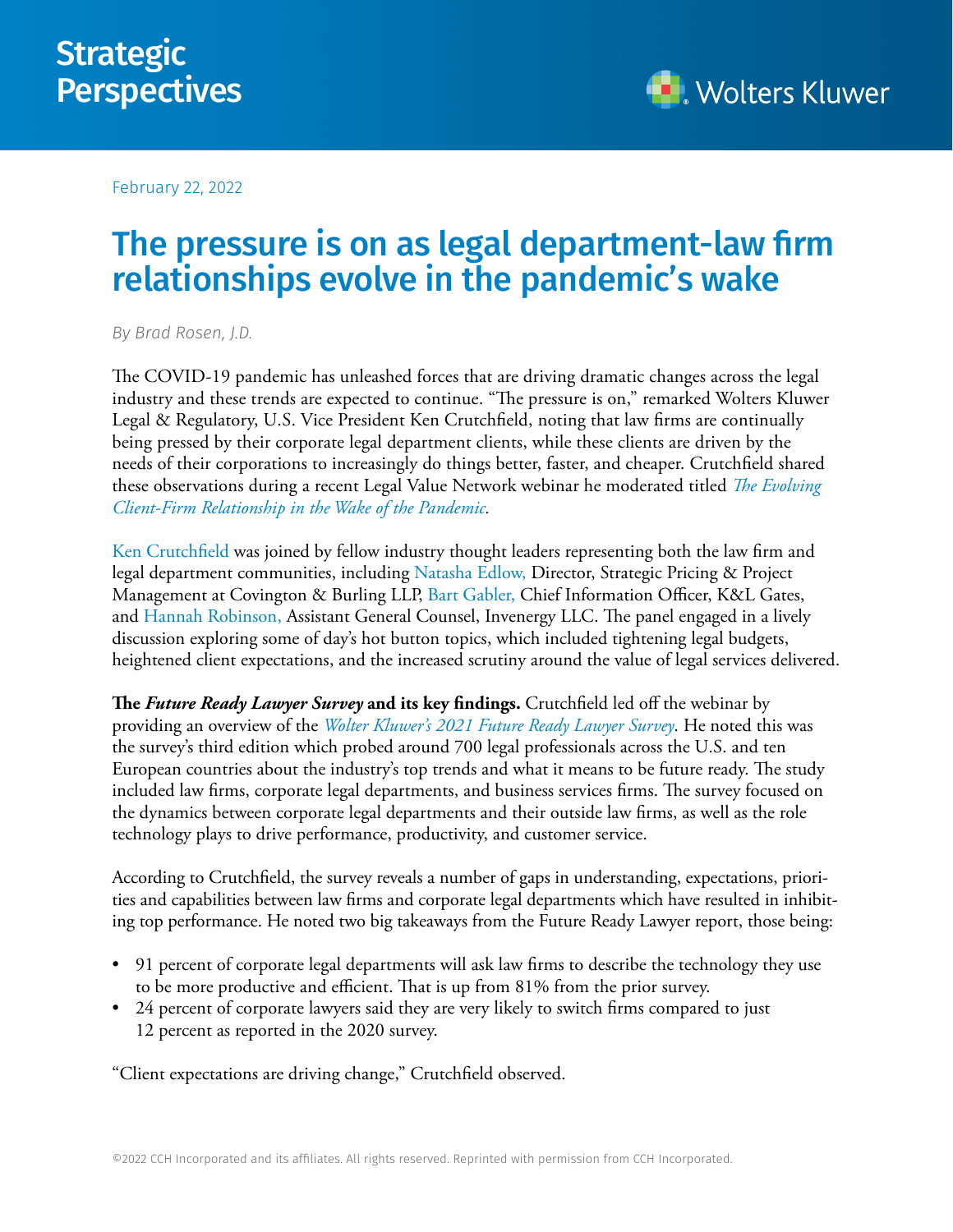Some factors impacting corporate legal department-law firm relationships as the pandemic recedes. As a new normal appears to be emerging in the pandemic's wake, Hannah Robinson indicated the law department for her employer, Invenergy, a major player in the fast-growing renewable energy industry, is looking to effectively scale and manage the growing demands on the legal team which has resulted from rapid industry expansion. Robinson noted that the legal team relies heavily on outside counsel to assist with the increased project workload, so one of the primary factors affecting the outside counsel relationship is whether those law firms have the capacity, technology resources, and appropriate practice group staffing to sufficiently manage the amount of work delegated to them.

For Robinson, her main priorities when selecting and working with an outside law firm is that they have the capabilities for process improvement and project management, and also have the necessary resources to deliver quality work product in a timely manner.

From a law firm perspective, K&L Gates' Bart Gabler explained that when the pandemic hit, the key became adopting existing technology and using tools that were there and that worked. The organization's goal was to bring everyone up to speed. Gabler observed that nice-to-haves became absolute necessary requirements, both in terms of technologies employed and the skills people needed to have.

Gabler also saw that many of the changes in how work got done, as necessitated by the pandemic, are here to stay. In his view that's often a good thing and often offers greater transparency. For instance, before the pandemic, a quarterly client meeting may have been conducted by phone and did not have a visual component. Now, those meetings are held monthly, and are audio and visually enabled. In Gabler's view, this has been a real uptick and he hopes improved practices like these continue going forward.

**The battle for talent intensifies as prices increase.** Talent is scarce in many industries and the legal industry has not been immune to the phenomena. Covington and Burling's Natasha Edlow observed given that corporate law departments are often understaffed, law firms are seeing an uptick in requests for secondments. She also noted these are wonderful opportunities for associates to work with a client and understand how they do business, as they build relationships and connections for the future. However, at the same, Edlow indicated this increase in demand has put strains on law firm staffing needs, as well as associate training and development within the firm. She noted, "We continue to explore ways to help our clients with acute staffing needs while also balancing the needs of the firm and the professional development needs of our associates."

Given the shortage of talent in the marketplace, and the rampant poaching of both lawyers and other professionals, Edlow further observed that the market has responded by increasing the pay scale for associates, as well as the salaries for skilled legal professionals. She stated, "Since the client demand for legal services has outstripped supply, the cost of legal services has been increasing more rapidly than in recent years."

For his part, Gabler indicated that if demand remains high, it will force his firm to innovate in how it provides legal services. He noted, that while the firm continues to compete for top legal talent, it is also looking at technology and alternative resources, as it evaluates what work needs to be done by